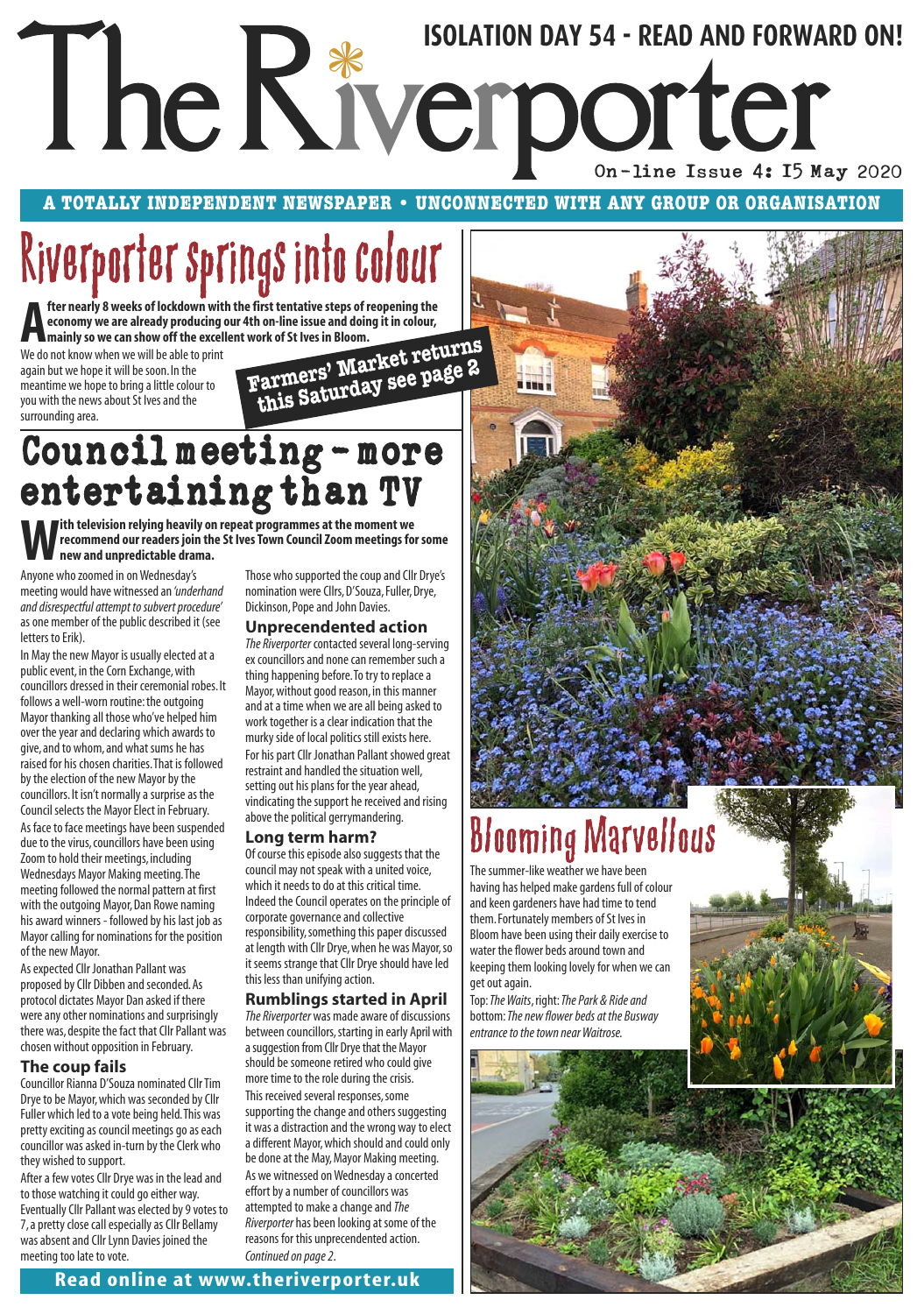## Counting the cost of local politicians **Are you in financial hardship or looking for a job? Ever considered becoming a district or county councillor?**

It will mean getting elected, which isn't straight forward as you are at the mercy of the voting public, but there are some things you can do to boost your chances of success. The first is to join the party that holds power, which is the Conservative party in our area. All political parties are looking for candidates and it shouldn't be too difficult to be selected to stand for one. Assuming that you are able to knock on a few doors and speak to voters with some conviction, your chances of winning will be pretty high, especially with the support of the ruling party.

Then it can be pretty much plain sailing, the rewards can be good for a part time job. If you are a county councillor, for instance, you will receive a £10,315 allowance for attending 6 meetings a year. As a member of the ruling party you could soon be receiving a Special Responsibility Allowance (SRA) (for additional duties such as being a Chair or Vice-Chair of a committee), which will boost your income even more.

Having looked at the details of councillor's allowances in Cambridgeshire it is clear that quite a lot receive many thousands of pounds.

## **Jobs for the boys and girls?**

A well-known local journalist said to me the other day that local politics seemed pretty corrupt with quite a lot of jobs for colleagues. They maintained that the press would be all over any MP who behaves as some local council members do, but because they are one step down politically their actions are often ignored.

The power bestowed on local councillors is considerable. They set their own pay and who gets what. It is pretty much accepted that the party in power will reward its own members by allowing them to take on the roles of committee chairmen etc. and with it the additional allowances. This has two serious affects. The first is that it prevents councillors from other parties taking on important roles, even if they are more qualified to do so and secondly it gives the additional money to colleagues.

## **Councillors vote for even more money**

Following the 2017 county elections, Cambs County Council changed to a Tory controlled one from no overall control, mainly because the UKIP vote collapsed. The Conservatives decided to ignore the recommendations of the Independent Review Panel and raised the level of payment for most of the allowances. The Council Leader's remuneration was increased by £10,000 and the Deputy Leader's by £6,000 as was that of the seven committee Chairmen. At the same time the money paid to opposition leaders was reduced.

They also created a new post called Area Leads and ruled that these posts should be given in each district council area to a County Councillor belonging to the party in control of the district, which included four Tories and one Labour councillor. The outcome of all this was that the Conservative share of the Special Responsibility Allowances went up by 282% to £275,000, taking over 90% of all the money, although they had only 4 more members than before.

## **Has anything changed**

It seems this gravy-train bandwagon enjoyed by councillors rolls on, unaffected by the Covid-19 pandemic. Since his election the Combined Authority Mayor, Tory James Palmer has come in for criticism with well-paid jobs for some of his council colleagues, such as £54,000 for the role of a part-time strategic advisor. Looking at Huntingdonshire District Council, it seems a similar pattern has emerged. Out of the 30 Conservative members 20 receive additional allowances and some, who are a District and County Councillor and sit on the Combined Authority panel are receiving very large sums indeed.

**We have received the following information from Stagecoach . . .** Paying by cash?

## If you are paying by cash we are only accepting exact fares. **Our drivers will be unable to give change.**

We are making this temporary change from Monday 18th May in response to Covid-19 for the safety of you and our drivers. As we are unable to give you change we will be donating any leftover change, where customers have paid more than the exact fare, to a local foundation.

## **You can pay by mobile tickets, contactless cards or by smartcard.**

## **Practice social distancing at the bus stop**

- Where possible, keep a safe distance when queueing
- Please keep a safe distance from the driver and other passengers when boarding and leaving the bus

## **As well as when you're on the bus**



• Keep an empty seat next to you and try to avoid getting close to your fellow passengers.

# Farmers' Market returns Saturday Spotted in town

abstained from voting.]

this time.

At this point the current Mayor Cllr Rowe pointed out that such discussions should take place in the public forum and not in private. He made it clear that having an additional meeting was the wrong course of action at



*Continued from page 1*

## **What prompted this attempted coup**

It would appear it all started with a suggestion sent to councillors by Cllr Drye, that the Mayor should be someone who was retired and could give more time to the role during the crisis. He also wanted the council to have as close and responsive relationship with HDC as possible, supporting Cllr Fuller in in his role as HDC leader.

Having put forward these ideas he suggested an informal zoom meeting to reach a consensus on the matter.

This was immediately rebuffed by Cllr Pegoraro who argued it wasn't appropriate to waste time on this matter now and Cllr Pallant responded by clearly setting out his suitability

Saturday 16th May from 8.30am to 2pm in its usual location on Sheep-Market. This Saturday is the 17th birthday for the market, which the Council is very pleased to see back. Due to current restrictions there will only be 7 traders selling both

St Ives Farmers and Specialist Food Market will be open again on

fresh and prepared foodstuffs. Fruit and veg, cheese, meats, honey, jams and prepared baked goods. The limited number of stalls is deliberate to ensure that social

distancing can be observed by traders and customers alike. Please observe the '2m rule' whilst visiting the market and queue when necessary - exactly as you are requested to do in all other shopping locations.

The Council encourage you to make 'card-only' purchases where possible although cash buying will be available. Please be responsible in terms of using the PPE that you feel comfortable with and have used when shopping in other formats.

*'We look forward to seeing you on Saturday (from 2 metre distance of course) best wishes from your market team'*  Roz, James and Tommie.



to the role, especially his much needed IT skills. He also confirmed that he would be very happy to give HDC full support and work with them in whatever manner necessary. Cllr D'Souza supported Cllr Drye's comments, supporting his idea of the Mayor and Deputy Mayor being Cllrs Pasco Hussain and Dickinson. She hoped councillors could discuss the matter and talk maturely about it. [Something she had failed to do in February during the Mayor elect debate when she had Eventually the Town Clerk, who had not been included in the discussions, was said to be aghast and appalled by them and told councillors that the May meeting would be the only time they could vote on the matter. Of course we now know discussions did continue, resulting in the attempted coup and that raises the question of what was really behind it. The reasons stated seemed pretty fatuous so we wondered if there was an ulterior motive.

### **What is the real reason behind this?**

One reason may be that Cllr Pallant has upset some councillors. We know that he was criticised for talking to *The Riverporter*by Cllr Drye when he was Mayor, something Cllr Drye

later apologised for when it was shown Cllr Pallant had acted correctly. Perhaps the motion to suspend prayers at the beginning of council meetings, which Cllr Pallant proposed, upset more members than he thought. Another reason could be political. Did the small band of Tory councillors see this as an opportunity to wrest control of the Town Council?

We know that some of the Tories were elected as *Independents for St Ives,* but somehow these 'independents' managed to vote the same way as their Tory colleagues.

This is all speculation of course and we will probably never know for sure the real reason that some councillors were prepared to show such a public display of discord.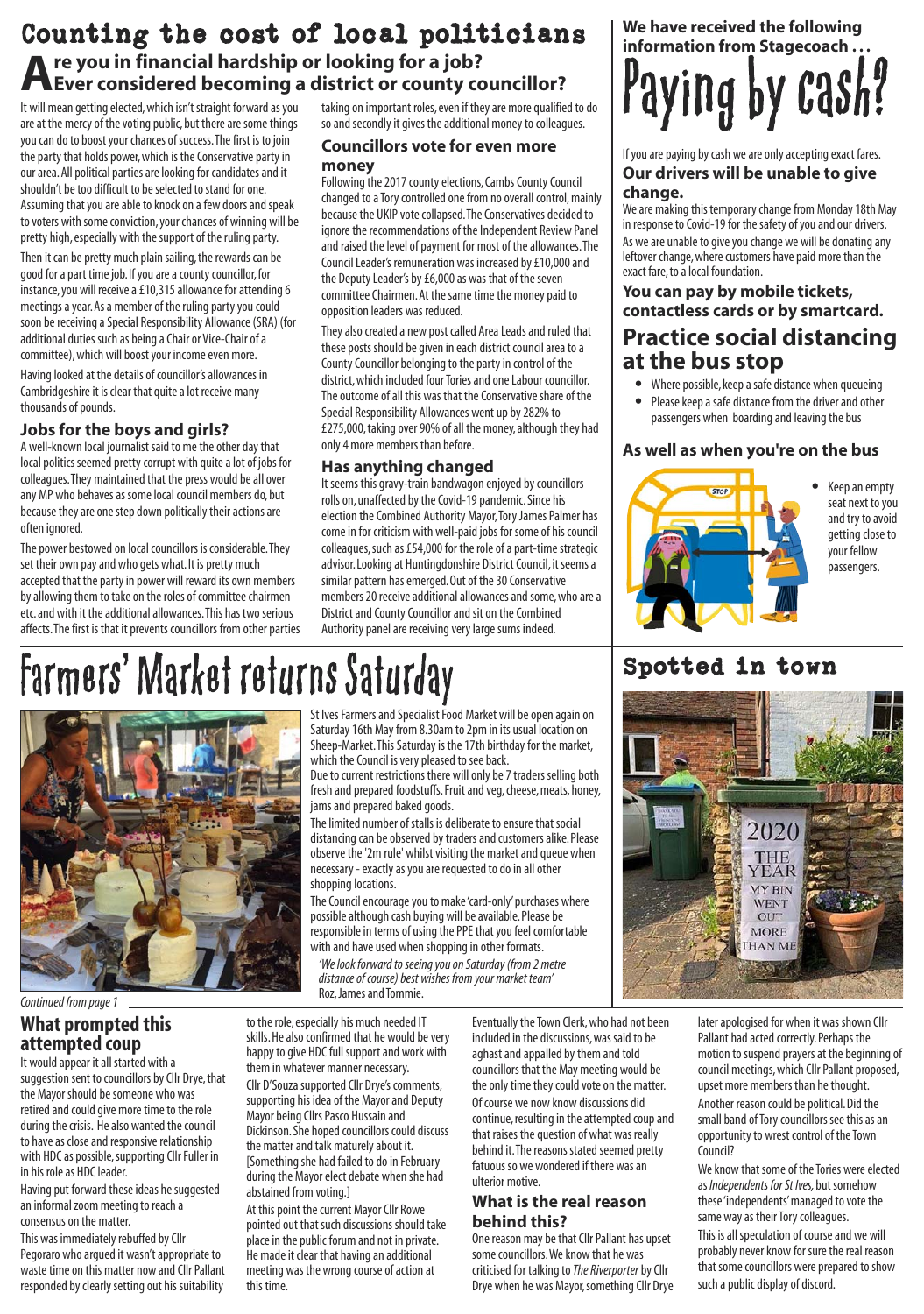

## Get it off your chest, email Erik at: **editor@theriverporter.uk**

### **Dear Erik,**

I have just witnessed the most underhand and disrespectful attempt to subvert the proper course of traditional procedure at the annual St Ives Town Council Mayor Making ceremony. This important event in the Civic calendar is preceded by an election within the Council at a previous meeting to determine the Mayor Elect and Deputy Mayor Elect for the coming year. This is when Councillors debate the merits and suitability of prospective candidates for these most prestigious and important roles in our community, and they are voted in as such. Those proposed for, and have in acceptance of, these intended roles can then look forward to the pleasurable formality of Mayor Making with their families and friends and, in normal circumstances, Civic guests in attendance. This evening the normal celebratory atmosphere of the occasion (albeit this year in Zoom world) was marred by a deliberately unsettling last-minute attempt to propose, second and vote in in an alternative candidate for Mayor by a number of councillors -who had obviously pre-planned the disruption. This was fortunately out-voted and the attempt to change what had previously been agreed failed. The new Mayor took the challenge with enormous grace and, for me anyway, confirmed

his suitability for the role. No real reason for the objection to Cllr Pallant becoming Mayor was given.

I was also concerned that Cllr Hussein, as elected Deputy Mayor, was not given the opportunity to say a few words in recognition of his new role and his plans for it.

Having said all this I congratulate the Council in continuing Council Meetings in this manner through this difficult time, and I look forward to the new Mayor and Deputy Mayor guiding this Council through the new Civic year. **Ian Jackson**

## Long term councillor resigns

One of St Ives longest serving councillors, Brian Luter, has surprisingly resigned. Brian became a town councillor in 1996 soon after retiring from the RAF. He has been Chair of most Committees and Mayor three times, in 2004, 2009 and 2014.

He always encouraged transparency in Council deliberations and in 2007 was a leading light in the campaign by Action Corn Exchange (ACE) to stop the Council from selling its iconic building.

Following elections in 2008, Brian as a member of a newly elected Council voted to part restore the Corn Exchange, completely rebuilding the back of the building. It soon became the community hub of St Ives and the Community Interest Company which runs it is 10 years old this Summer.

ACE which morphed into Friends of the Corn Exchange is also 10 this year and Brian is naturally a member as well as a volunteer in the building.

Age obliges him to resign after 22.5 years. But he remains a volunteer and he is also an associate of Festival Events St Ives. In this,his second retirement, he hopes to play more bridge (he was an Oxford Blue) and definitely do more gardening on top of what the lock down, and his wife, Paula, expects of him now. [I was first elected to the Town Council at the same time as Brian in 1996 and have known him ever since. Although Brian represented a different party to me I always found him to be a kind and generous man, who supported any good initiative regardless of party dogma. The Council and St Ives will miss his experience, generosity and calm, impartial advise and hopes he will make his next grand slam.

## Where's Wally?

Police received reports of an animal matching the description of a small kangaroo seen on Ramsey Road late on Wednesday evening, 6th May. It was in fact a wallaby, escaped from Johnsons Farm in Old Hurst, and officers eventually managed to capture it in the garden of a house on Chestnut Road, from where it was safely returned to its home.



# having your say ... The Riverporter

## NEWS UPDATE

## Mayor Dan praises local people and firms

Outgoing Mayor, Cllr Dan Rowe (pictured below right) listed the recipients of his Mayoral<br>awards as follows: **Commerce in the Community:** Time for Health **Commerce in the Community:** Time for Lifetime Achievement award: Ed Kelly

- **Lifetime Achievement award:** Ed Kelly
- **The Millennium Shield:** St Ives Range<br>**Services to the Community:** James Novce
- **Services to the Community:**

Dan also donated £1000 from his charity fund raising to CALMtown with the remainder being committed to the Mayor's COVID-19 Fund.



Cllr Pallant (pictured above left) now changes into the Mayoral robes and has announced his charities will be Timebank, St Ives Foodbank, Calmtown St Ives and the Mayor's COVID-19 Fund. Jonathan is a big supporter of green transport, and keen to support initiatives to make it easier to walk, cycle and e-bike around town and help make sure people can access the infrastructure that would make an electric vehicle a viable option.

In a statement Jonathan said *'St Ives is defined by its people, and I have been staggered by the efforts of all the hard-working volunteers in the town, working away in their groups and charities, to make life better for other people. I want all these volunteers to know that I see you, I thank you for your tireless efforts, and that I want to to use my year as Town Mayor to shine a spotlight on all your efforts'.*  Janathan's wife, Carrie Pallant, will be the Mayoress.



Cllr Pasco Hussain (right) said he was very happy after councillors unanimously elected him as Deputy Mayor, for the year 2020/21.

## Local fishing lake death treated as unexplained

The Parsons Green area saw emergency services called to the fishing lake where a woman's body had been discovered on Tuesday afternoon. The circumstances of the discovery have not been revealed but local walkers were shocked to hear of the grim find. The woman still has not been identified and police have said the death is currently being treated as unexplained. Five police cars, three ambulances and two fire engines attended the scene just off the roundabout near Parsons Green. A Cambridgeshire Police spokesman announced: *'The body of a woman has been located in water at the fishing lakes in St Ives. The woman is yet to be identified and the death is currently being treated as unexplained.'*

## Well done St Ives but let's keep it up

We must keep vigilant and keep up with our social distancing to maintain our low level of Covid-19 infections that is currently below the national average. An expert has commented on why Cambridgeshire has a lower death rate than other areas in the UK amid the coronavirus outbreak. Speaking at Cambridgeshire County Council's Health Committee, Liz Robin, the county's Director of Public Health, said the death rate in the county is*'Relatively low compared to the national average and the regional average'.* Dr Robin went on to say the county's rural geography and distance from London have played a role, but that it is *'What the community does that is most important to prevent the spread'.*

Dr Robin told the committee: *'I would like to really thank local residents for the way that they have listened to and responded to the government's stay at home rules.'*

## Trouble near't Mill

St Ives police reports are still coming in of small groups of people that refuse to adhere to the national guidance. Police have been called on several occasions to areas in town to disperse these groups who gather, drinking and on occasion being abusive to passers-by. Reports that the Dolphin may be housing people released from prison early due to the Coronavirus have been circulating, so we contacted Cambs Police who told us the following: We are aware of the Dolphin Hotel in St Ives assisting with accommodation in relation to the Covid-19 pandemic. Huntingdonshire District Council should be able to advise further. So we asked HDC, whose spokesperson said HDC are not accommodating any prisoners in the Dolphin. Police have said that the anti-social behaviour is not only unacceptable at this difficult time but also breaks the PSPO order forbidding drinking in the town streets.

Police ask that the public should report any offenders immediately by calling 101.